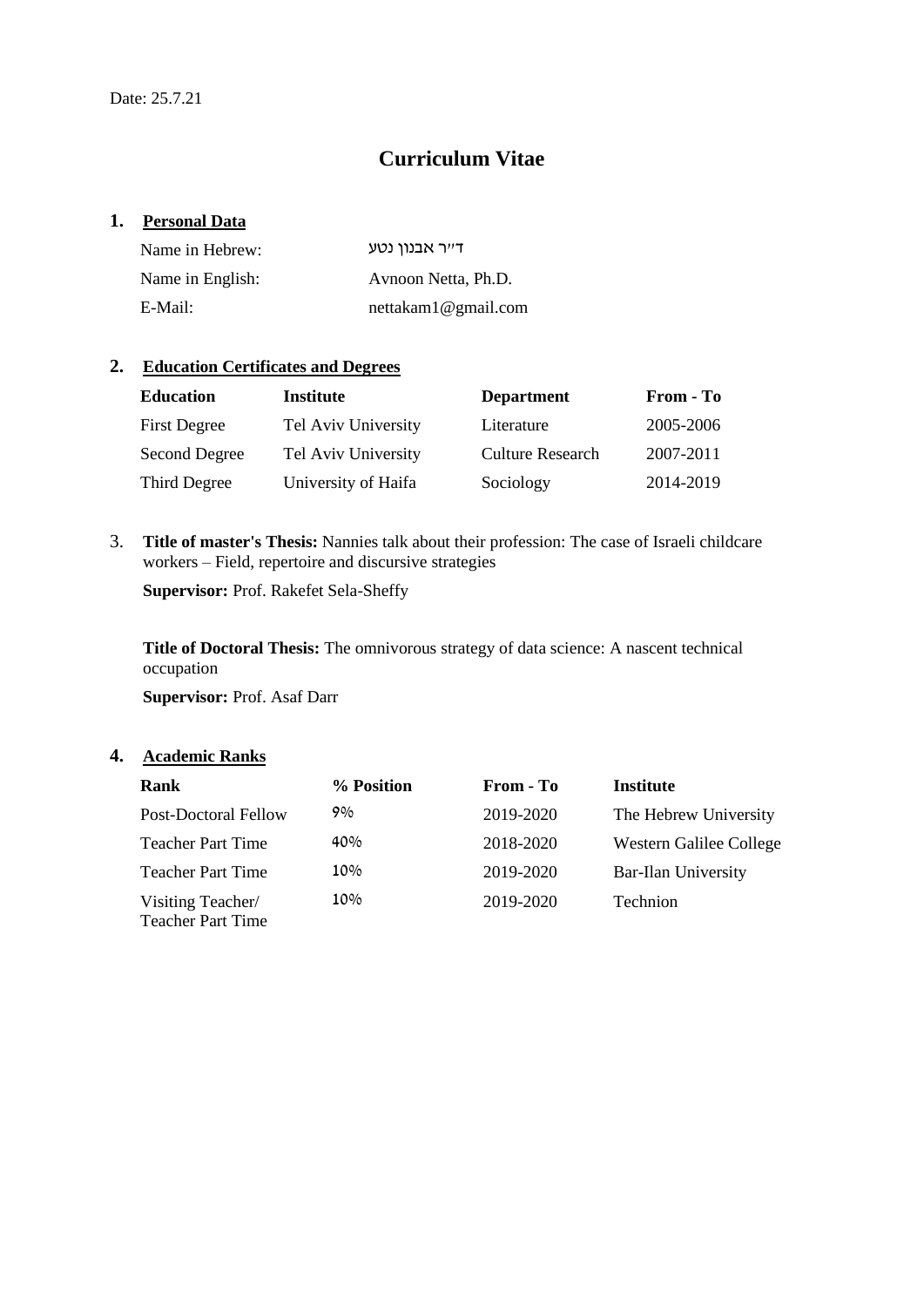# **5. Grants and Awards**

| Year      | <b>Name of Grant/Award</b>                                                                       |
|-----------|--------------------------------------------------------------------------------------------------|
| 2021-2022 | Post-Doctoral Fellowship, The Jonathan Shapira Fund, Tel Aviv<br>University                      |
| 2019-2020 | Post-Doctoral Fellowship, The Hebrew University of Jerusalem                                     |
| 2014-2017 | Excellence scholarship for doctoral students, University of Haifa                                |
| 2007-2011 | MA scholarship grant, Tel-Aviv University                                                        |
| 2010      | The Puzis Award for academic achievements, Faculty of the Humanities,<br>Tel Aviv University     |
| 2007      | M. Bernstein Chair of Translation Theory at Tel-Aviv University, first<br>prize for translation. |

# **6. Organization of Scientific Conferences**

#### As a junior research assistant

The international conference - *Profession, Identity and Status,* Tel Aviv University, March 15-19

## **7. Scientific Areas of Specialization**

Sociology of Occupations and Professions, Sociology of Work, Ethics and Social Responsibility in Artificial Intelligence, Care Work, Technical Occupations, Sociology of Engineering, Organizational Theory

#### **8. Academic Profile**

I study the organization of work in the 21st century from the perspective of the sociology of occupations and professions, and organizational theory.

In my doctoral dissertation I studied the emergence and development of data science as a nascent profession and its expected impact on work. I argue that data scientists operate an omnivorous strategy to skill acquisition, community construction, and professional jurisdiction.

In my post-doctoral studies, I study the reaction of different professional groups and experts in three domain to data science's jurisdictional claim, of automation of expert work using artificial intelligence.

Another field of interest of mine, which I developed in my M.A. studies, is the care sector and the outsourcing of care, from family to market arrangements. I am especially interested in the value ascribed to care.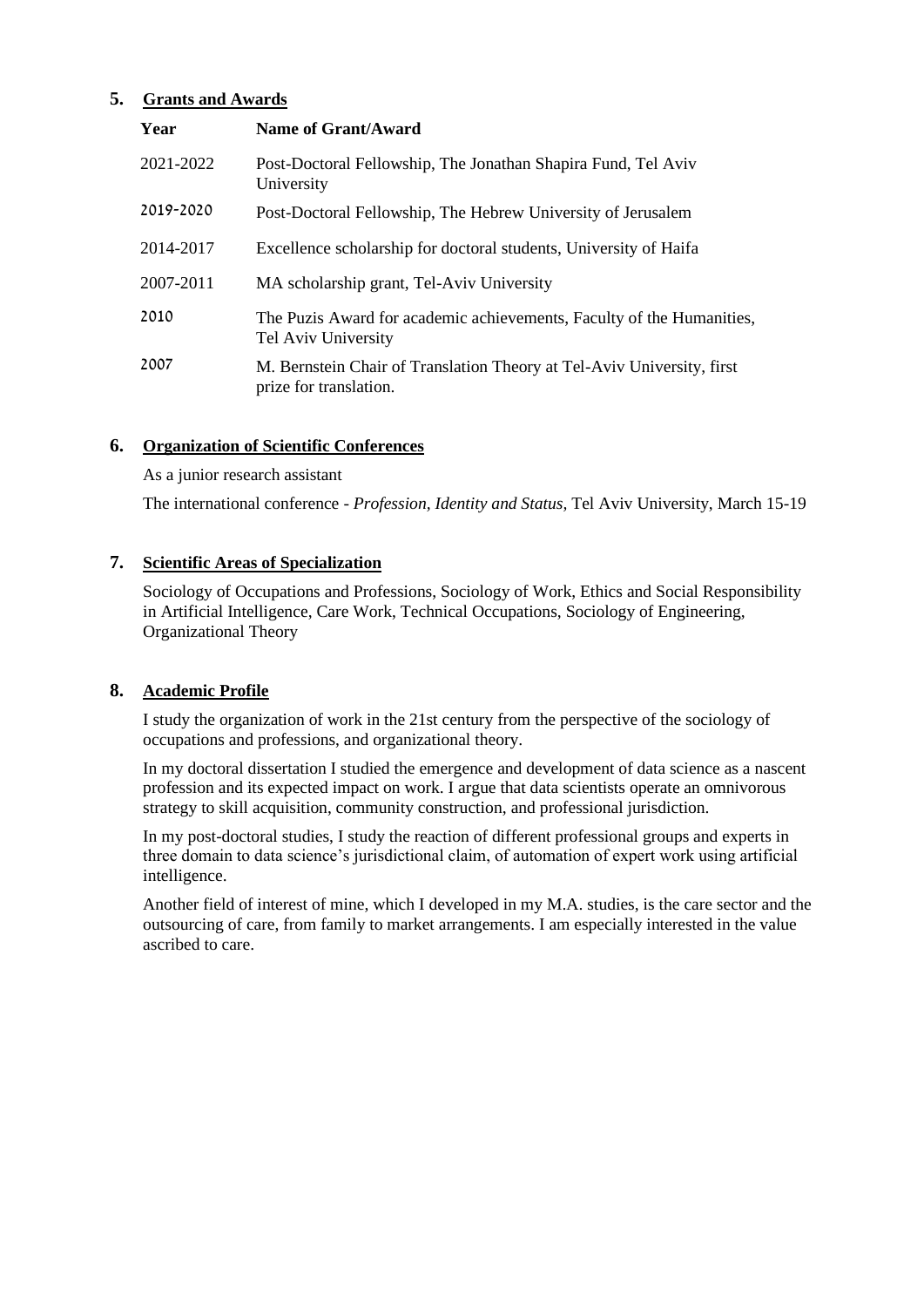## **Publications**

#### **Avnoon Netta, Ph.D.**

#### **A. Articles In Periodicals**

- 1. Avnoon, N. (2021). Data Scientists' Identity Work: Omnivorous Symbolic Boundaries in Skills Acquisition. *Work, Employment and Society*, *35*(2), 332-349.
- 2. Alvehus, J., Avnoon, N., & Oliver, A. L. (2021). 'It's complicated': Professional opacity, duality, and ambiguity—A response to Noordegraaf (2020). *Journal of Professions and Organization*.
- 3. Avnoon, N. and Sela-Sheffy, R. The ethos of anti-professionalism as an alternative occupational status strategy: the case of childcare in Israel (R&R).
- 4. Avnoon, N. The gates or open: the omnivorous social structure of data science (under review).
- 5. Avnoon, N. The Professional Jurisdiction of Data Scientists (in progress).
- 6. Avnoon N. and Amalya Oliver. Complex institutional work and institutional change: The case of radiologists and ML-based AI (in progress).
- 7. Avnoon N., Kotliar D. and Shira Rivnai-Bahir (2021). Contextualizing AI ethics in time and space: The case of Israeli data scientists (in progress).
	- אבנון, נ.. קוטליאר, ד. וריבנאי-בהיר ש. על מה אנחנו מדברים כשאנחנו מדברים על אתיקה 8. אלגוריתמית? המקרה של מדעני הנתונים בישראל. *סוציולוגיה ישראלית* (בתהליכי פרסום).

### **B. Papers Presented At Scientific Conferences**

- 9. Avnoon N., Kotliar D. and Shira Rivnai-Bahir (2021). Contextualizing AI ethics in time and space. Association of Internet Researchers, Virtual Event, October.
- 10. Avnoon N. and Amalya Oliver (2021). Complex institutional work and institutional change: The case of radiologists and ML-based AI. Presented at the European Group of Organizational Studies (EGOS), Amsterdam July 8-9.
- 11. Avnoon, N. (2020). A new profession in born? Data protection officers in light of the sociology of professions. *The 7th Privacy, Cyber and Technology Workshop,* The Edmond J. Safra Center for Ethics, Faculty of Law, Tel Aviv University, May 20 (In Hebrew).
- 12. Avnoon, N. (2019). The radiologists' wars: The struggle between physicians and data scientists on the jurisdiction of imaging photos diagnosis. *The 50th Annual Conference, The Israeli Sociological Association*, University of Haifa, January 21-22 (In Hebrew).
- 13. Avnoon, N. (2019). Open-source, free software and other workers' organizations in the Hi-Tec industry. *The 50th Annual Conference, The Israeli Sociological Association*, University of Haifa, January 21-22 (In Hebrew).
- 14. Avnoon, N. (2018). A Code of Ethics for Data Science. *The 5th Privacy, Cyber and Technology Workshop,* The Edmond J. Safra Center for Ethics, Faculty of Law, Tel Aviv University, May 13 (In Hebrew).
- 15. Avnoon, N. (2018). The Professional Jurisdiction of Data Scientists. *The 49th Annual Conference, The Israeli Sociological Association*, Ben-Gurion University, January 29-30 (In Hebrew).
- 16. Avnoon, N. (2016). Is Data Science a New Profession? *Digital Labor and Data Science,* EmLyon Business School, Paris, Oct 21.
- 17. Avnoon, N. (2016). Data Scientists: The Emergence and Development of a Nascent Technical Occupation, *the 9th European Sociological Association, RN 19 Interim Meeting,* University of Aveiro, Portugal, September 7-10.